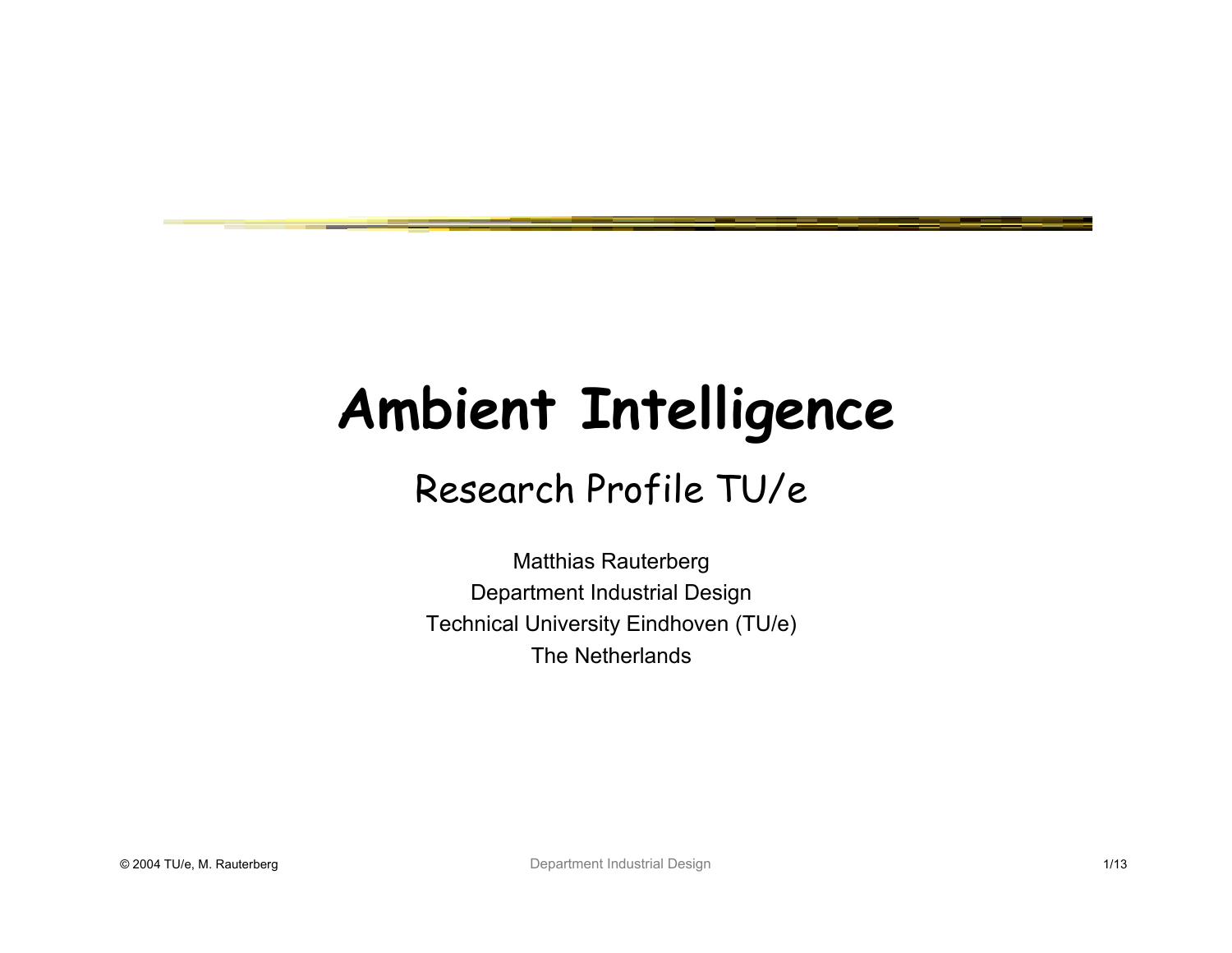## Ambient Intelligence (AmI)

AmI stems from the union of three key technical areas:

- ubiquitous/pervasive computing
- ubiquitous communication
- intuitive and intelligent user interfaces

The convergence of such technologies would lead to the development of a seamless environment that is constantly aware of the presence of people, their needs and desires and is capable of intelligently responding via intuitive and natural user interfaces such as gestures, speech, etc.

The following issues have to be addressed as well: energy, environment, social sustainability, privacy, social robustness and fault tolerance.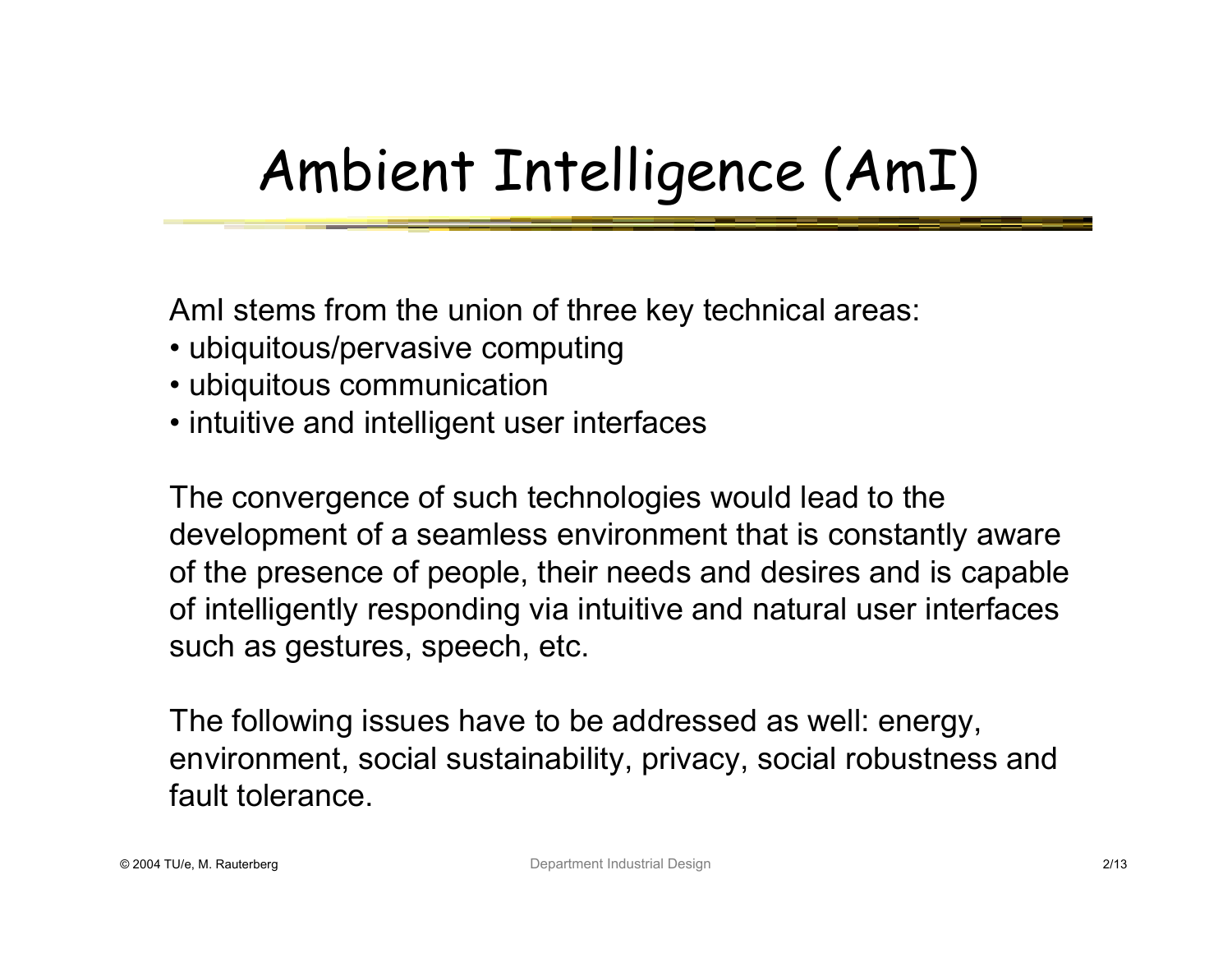#### Vision of the Future

**Ambient Intelligence:**

**Electronic environments that are sensitive and responsive to the presence of people.**

**Characteristics:**

**Embedded, aware, natural, personalized, adaptive, anticipatory**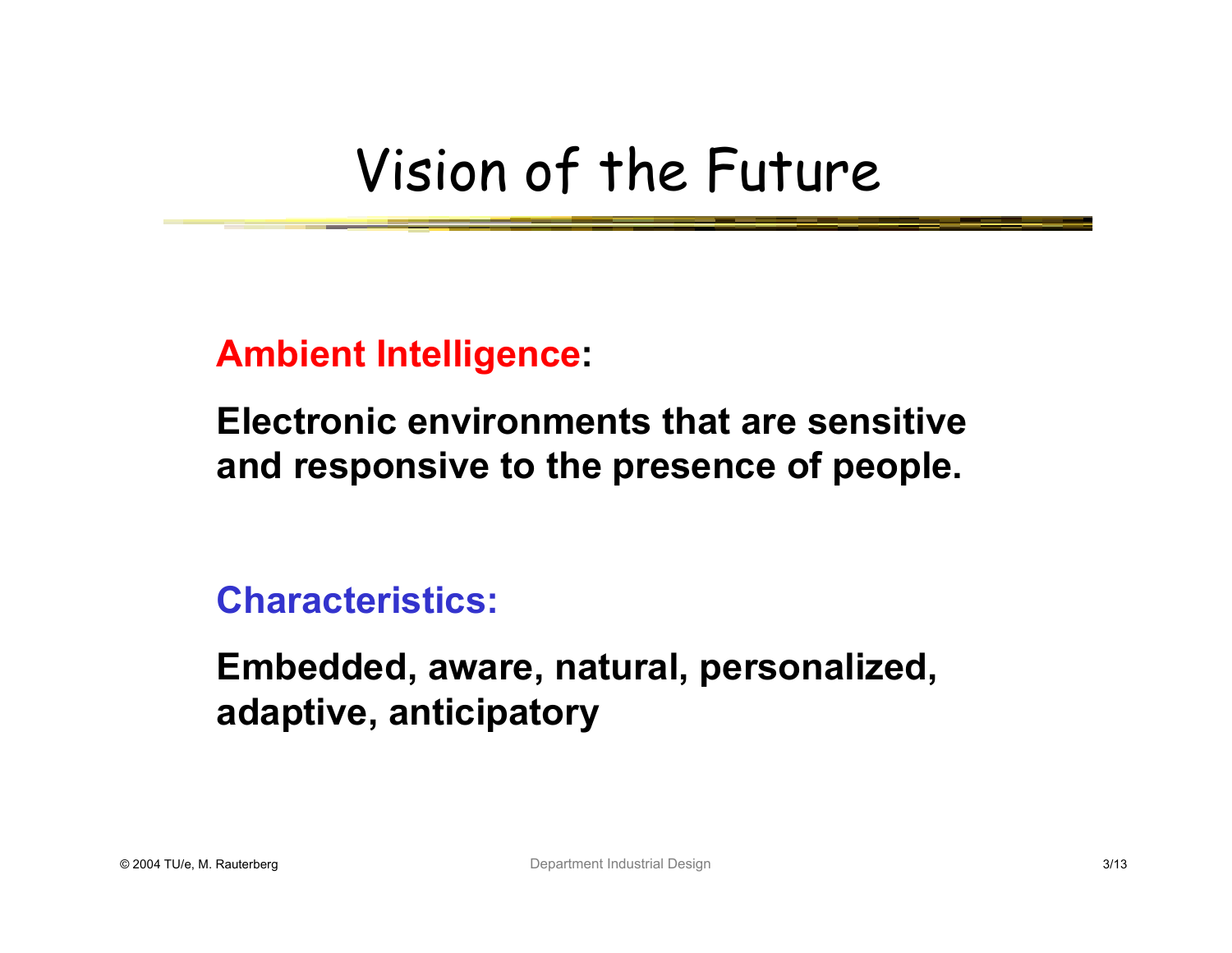#### Trends in User Interface Technology



Mobile computing



Transport

Ambient rooms and Cooperative buildings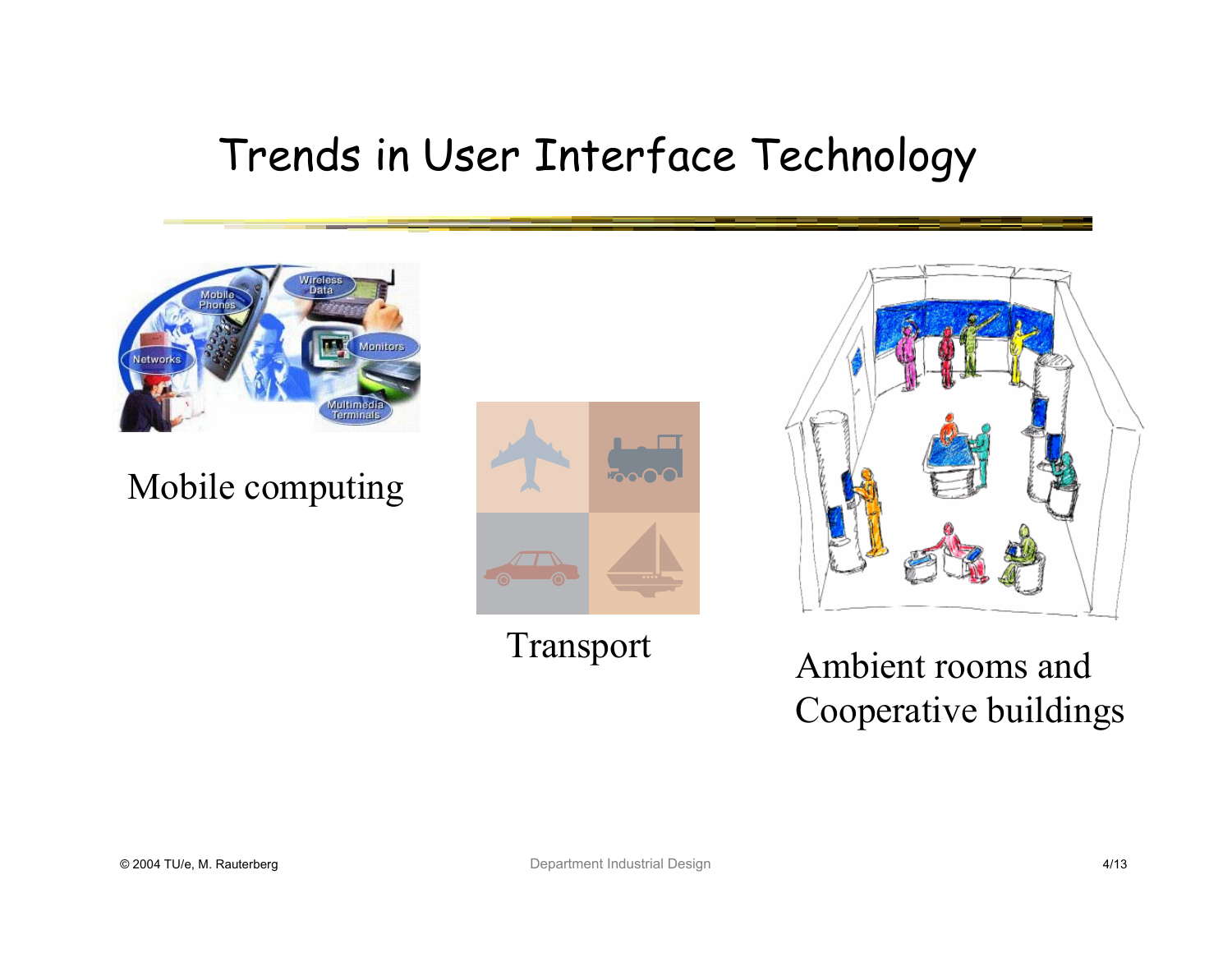#### Worldwide Benchmark

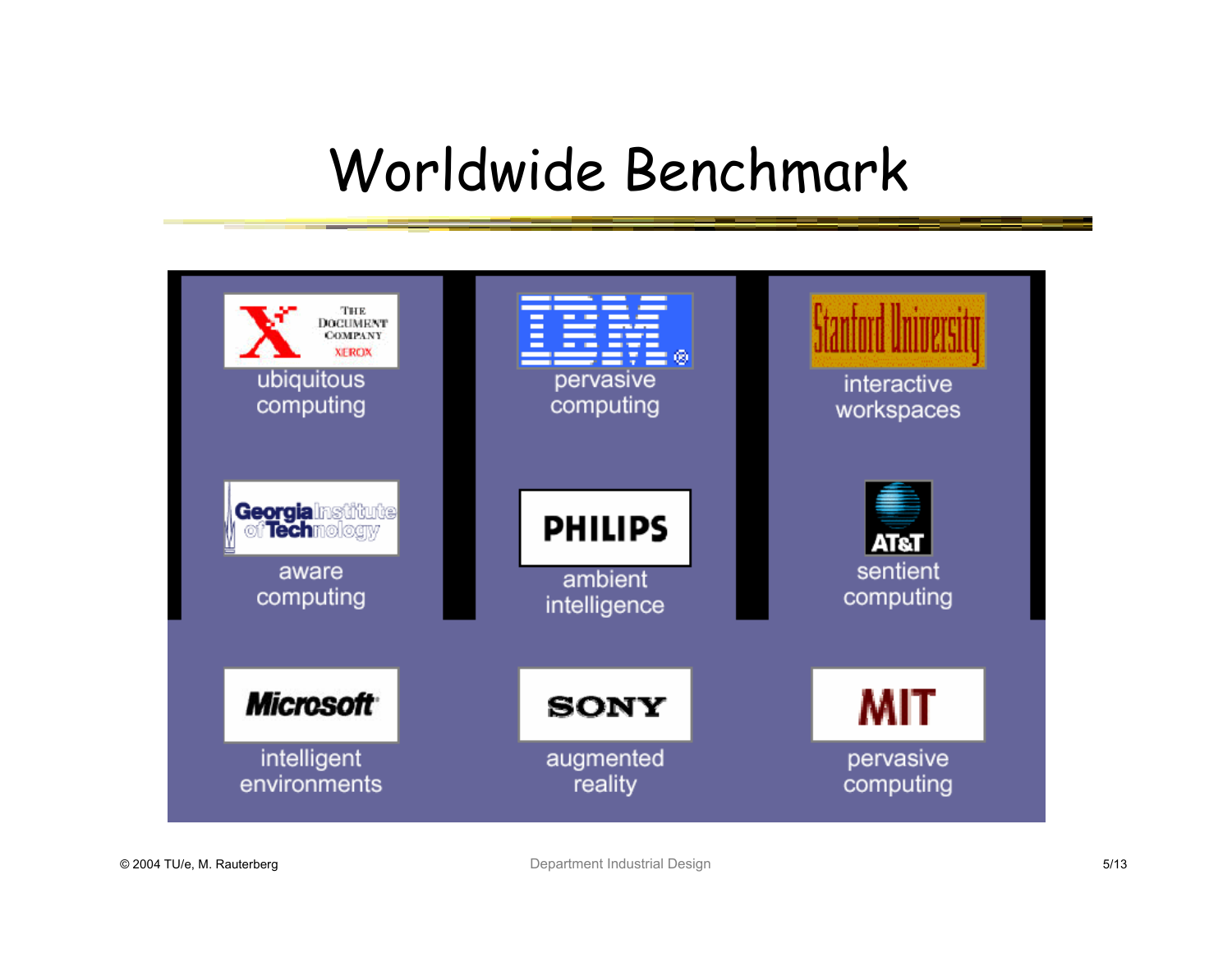

#### PHILIPS HomeLab

#### **Ambient Intelligence**

Ambient Intelligence defines how Philips envisions the future. It describes technology that understands and anticipates your needs and reacts



appropriately. All of the prototypes being tested at HomeLab are Ambiently Intelligent because they put people at the center of their functionality. The pro-<br>totypes can "think" on

their own and make your life easier, by acting with subtle or no direction. Ambient Intelligence technologies will be in your home, your car and even on you personally in the form of wearable electronics. Philips believes that the concept of Ambient Intelligence will be pervasive in our lives by the year 2020, if not sooner.

Click here for more on Ambient Intelligence















© 2004 TU/e, M. Rauterberg Department Industrial Design 6/13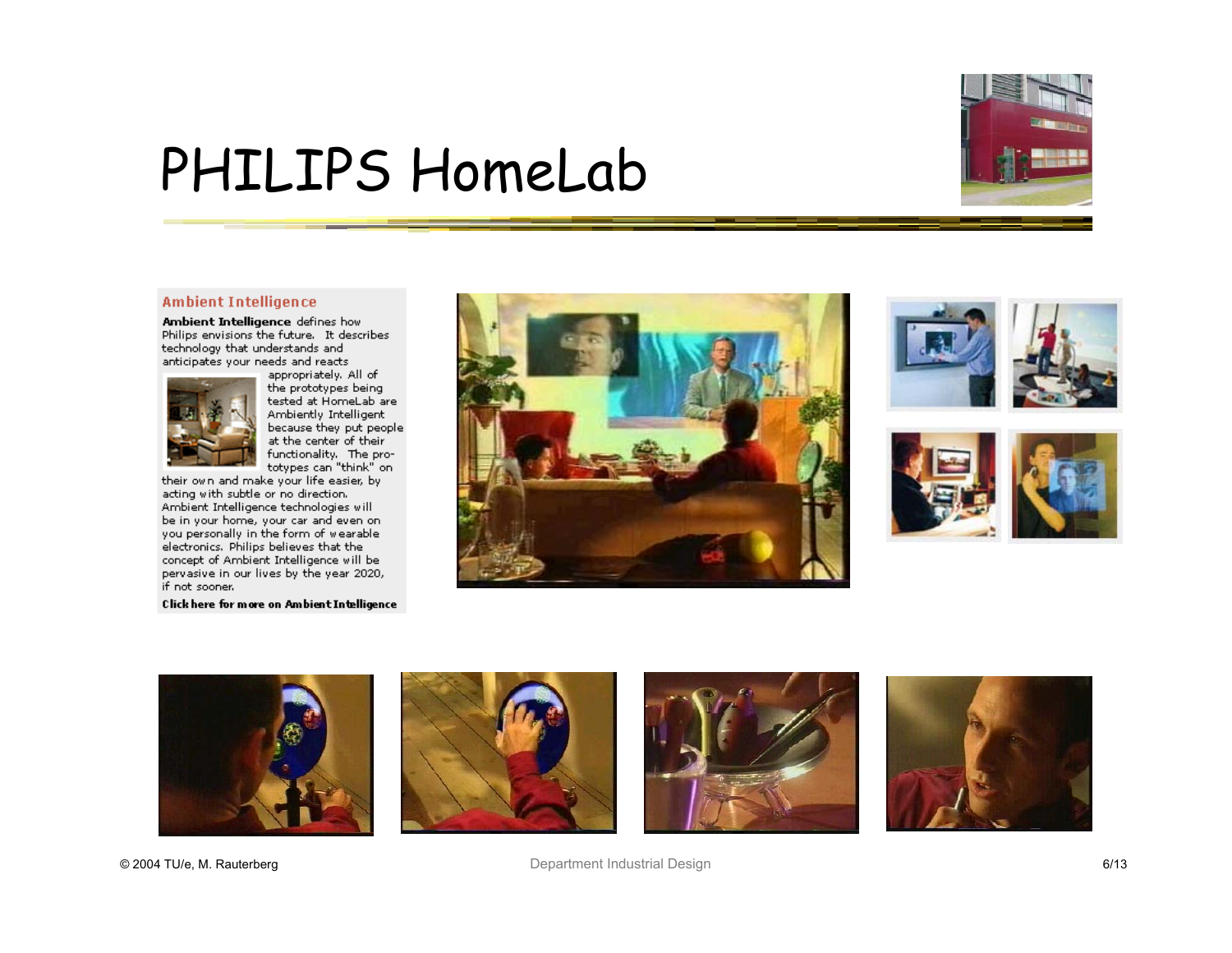## MIT house\_n













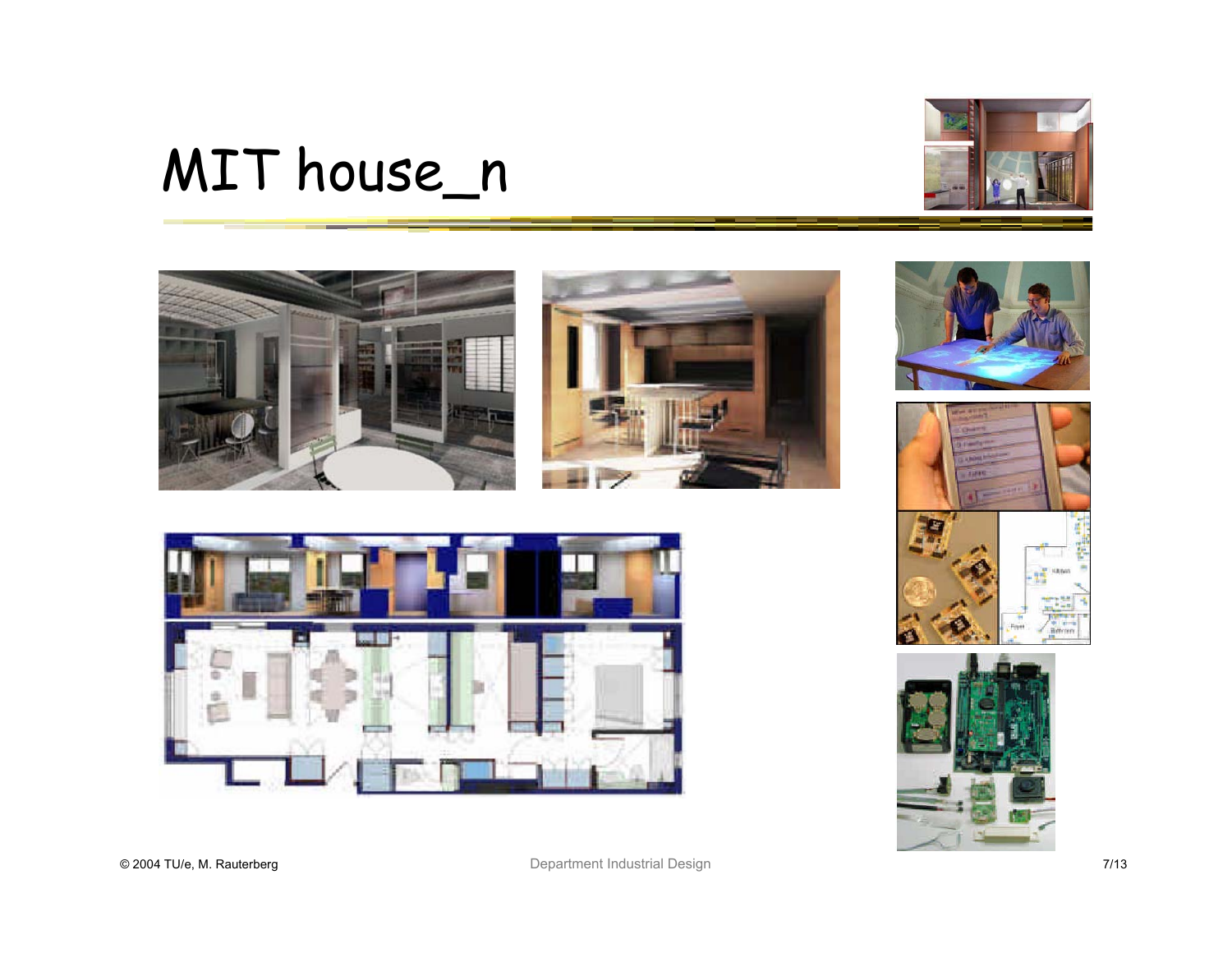

## Georgia Tech's Aware House



**Technology Research Central**



**Digital Family Portrait**





**Aging in Place**



**Graying of America**







**Family Intercom**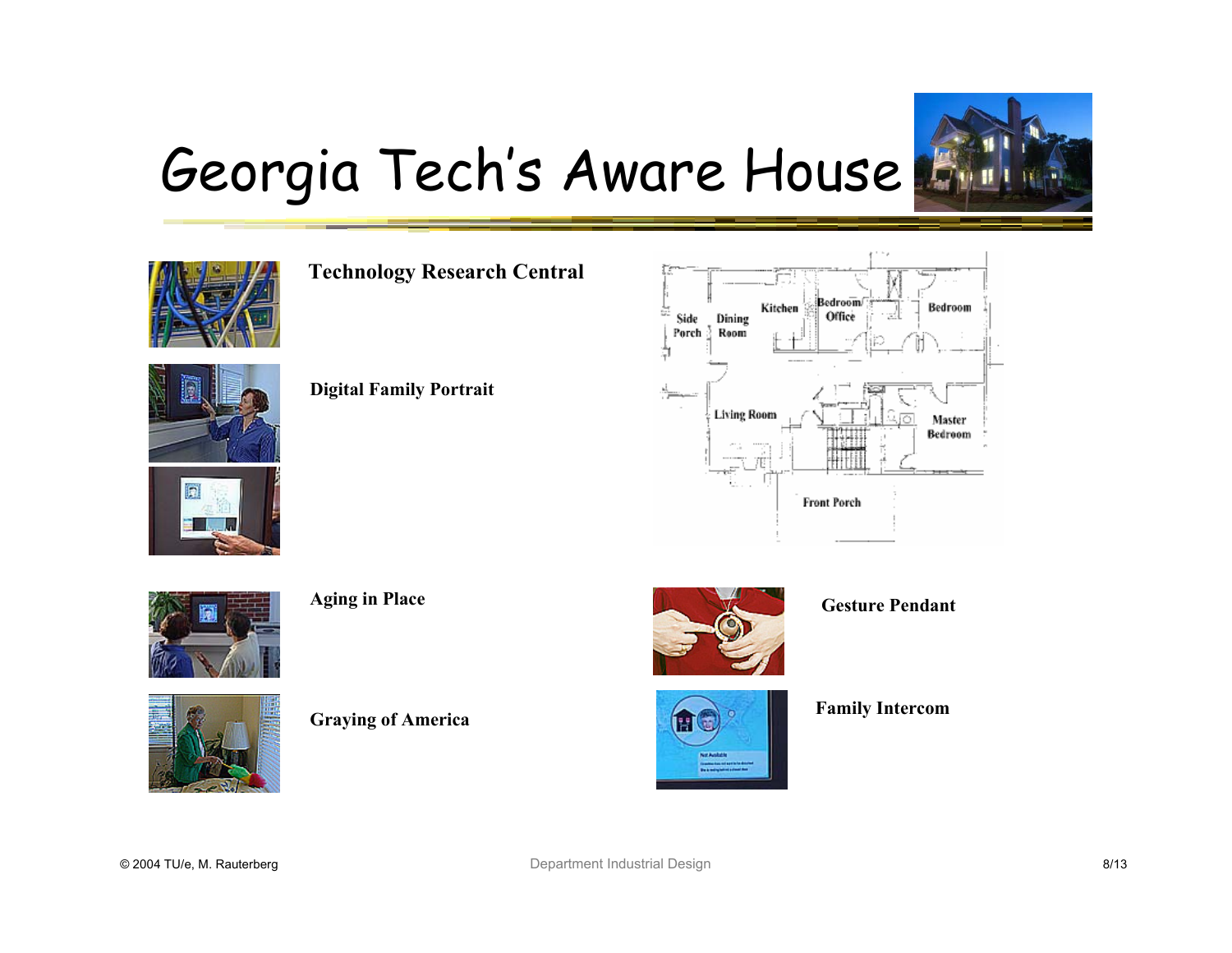#### Fraunhofer's in-haus











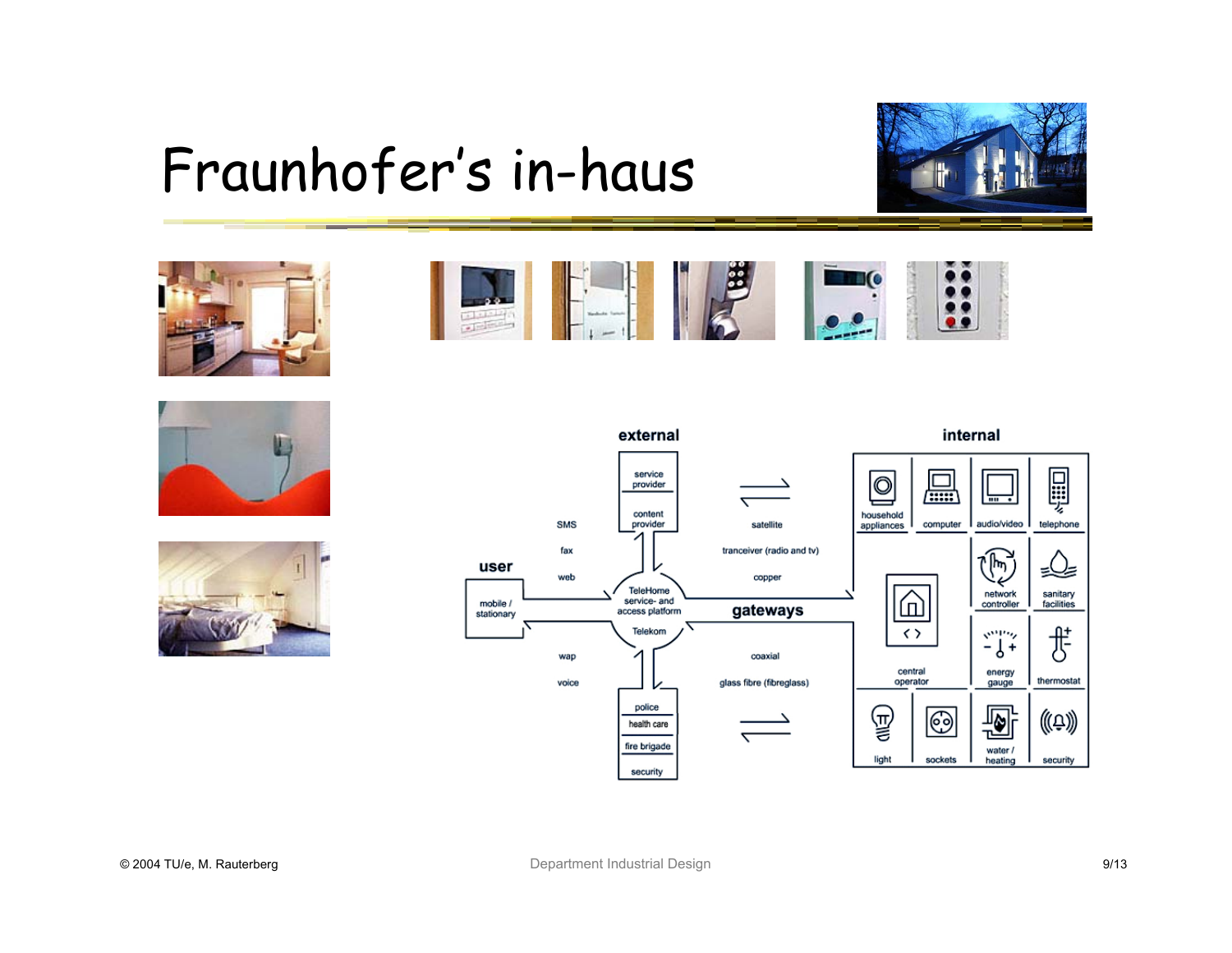

### Panasonic's HII

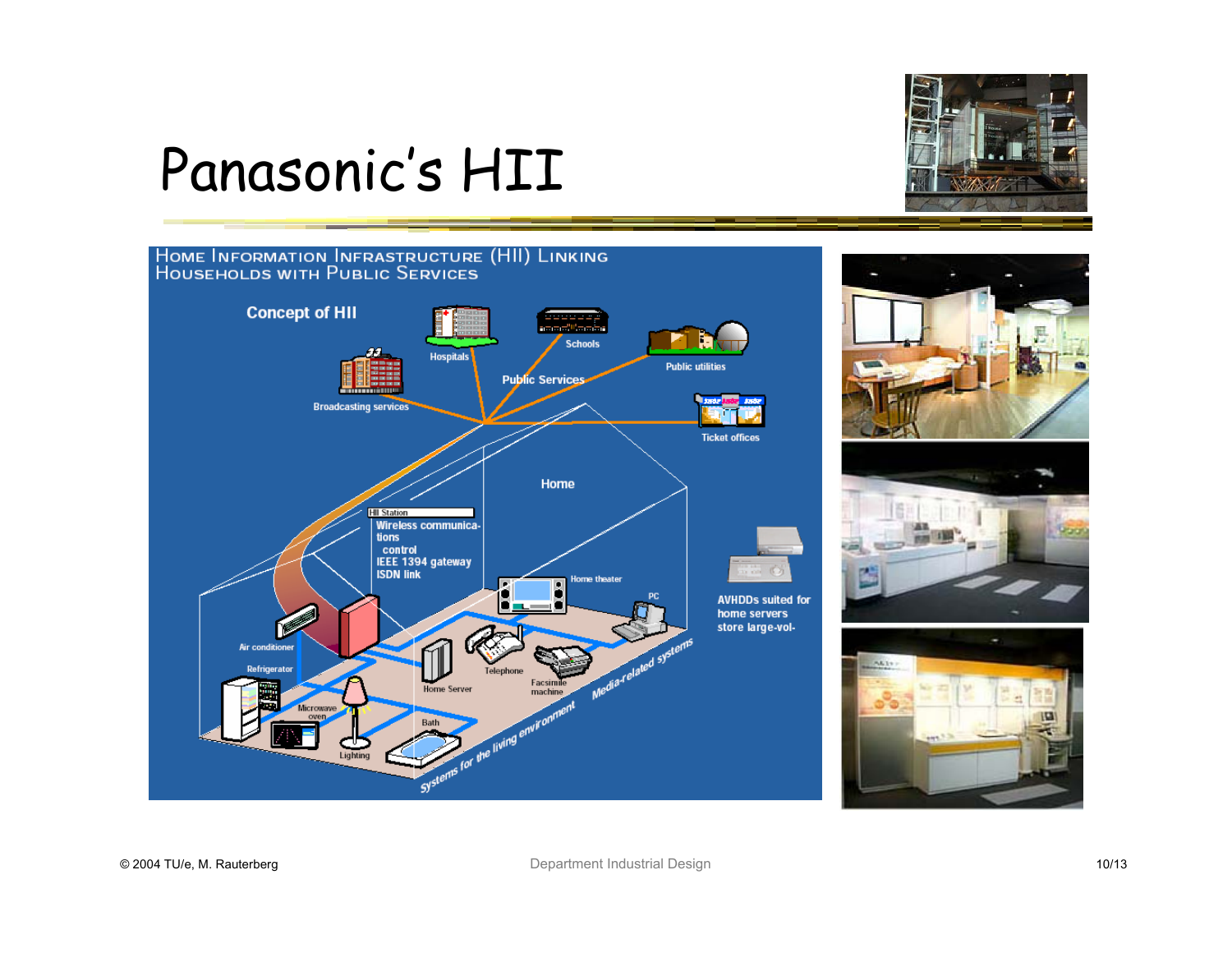#### FhG-IPSI Roomware





The Roomware® components were developed in the AMBIENTEdivision at GMD-IPSI in Darmstadt as part of the i-LAND environment (Streitz et al, 2001). Roomware® results from the integration of information technology into room elements as, eg, walls, doors, and furniture.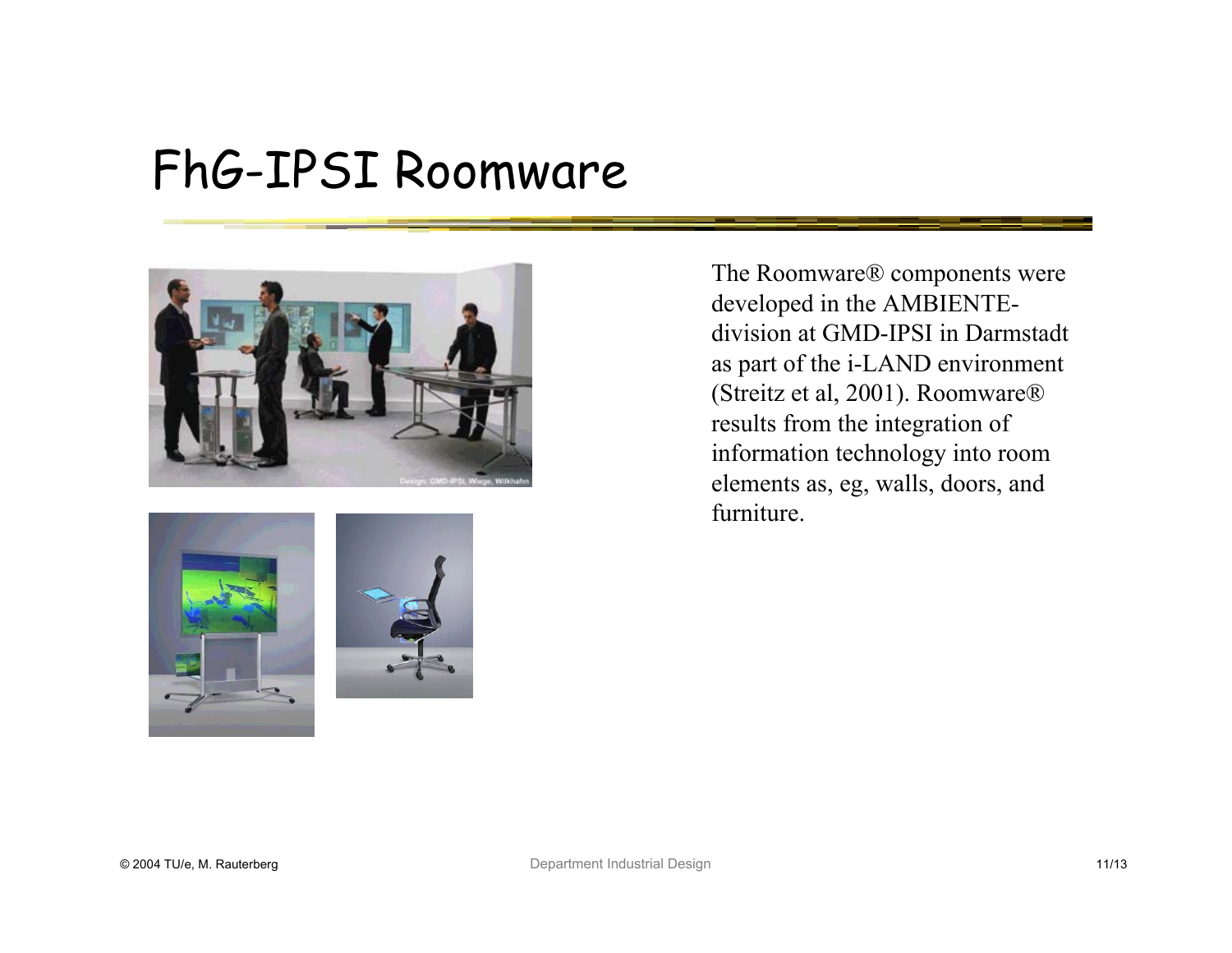#### Microsoft Research